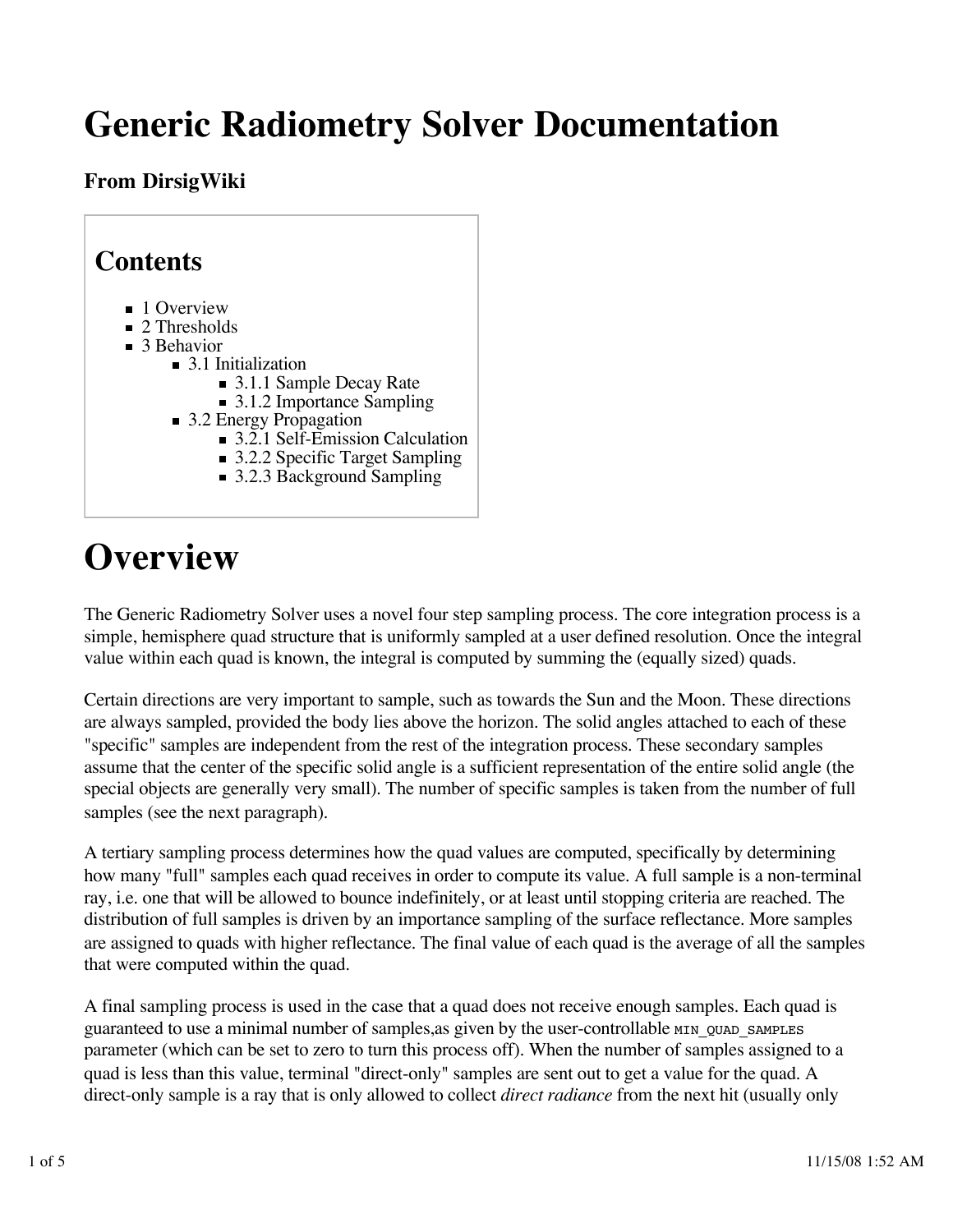emitted radiance). This means that a quick ray will not create any new problems beyond this one and effectively terminates this path of the solution while making sure that important sources are incorporated into the solution.

# **Thresholds**

Internally, the radiometry solver uses a series of thresholds to avoid unneeded computation. These thresholds are currently hard-coded to values established after extensive, though undocumented, testing. These thresholds are not user-modifiable, since they can easily be misunderstood and detrimentally used.

| <b>Threshold</b>                    | <b>Value</b> | <b>Description</b>                                                                                                                          |
|-------------------------------------|--------------|---------------------------------------------------------------------------------------------------------------------------------------------|
| Target Weight<br>Threshold          | $1e-7$       | A specific target's sample weight must exceed this threshold.<br>Otherwise it is skipped entirely.                                          |
| Full Background<br>Weight Threshold | $1e-5$       | A full sample must have a sample weight above this threshold.<br>Otherwise it is downgraded to a direct-only sample.                        |
| Quick Weight<br>Threshold           | $1e-8$       | A direct-only sample must have a sample weight above this threshold.<br>Otherwise, it is skipped entirely.                                  |
| <b>Current Weight</b><br>Threshold  | $1e-6$       | If the view ray's assigned weight is below this threshold, only the<br>self-emission result is computed.                                    |
| Raw Weight<br>Threshold             | $1e-7$       | If the maximum unpolarized reflectance/transmission for a given quad<br>sample is below this threshold, then the sample is skipped entirely |

The following table indicates these preset values and gives a brief description of each.

A **sample weight** is calculated as *rayWeight \* maxReflectance \* cosFactor*.

## **Behavior**

## **Initialization**

Two aspects of the solver's initialization are of interest to end users. During this phase, the solver determines the number of samples for each generation based on the sample decay rate. It also importance-samples the reflectance and transmittance properties. When computing energy propagating in a given direction, the solver uses this importance-sampling to determine where sample rays are cast.

#### **Sample Decay Rate**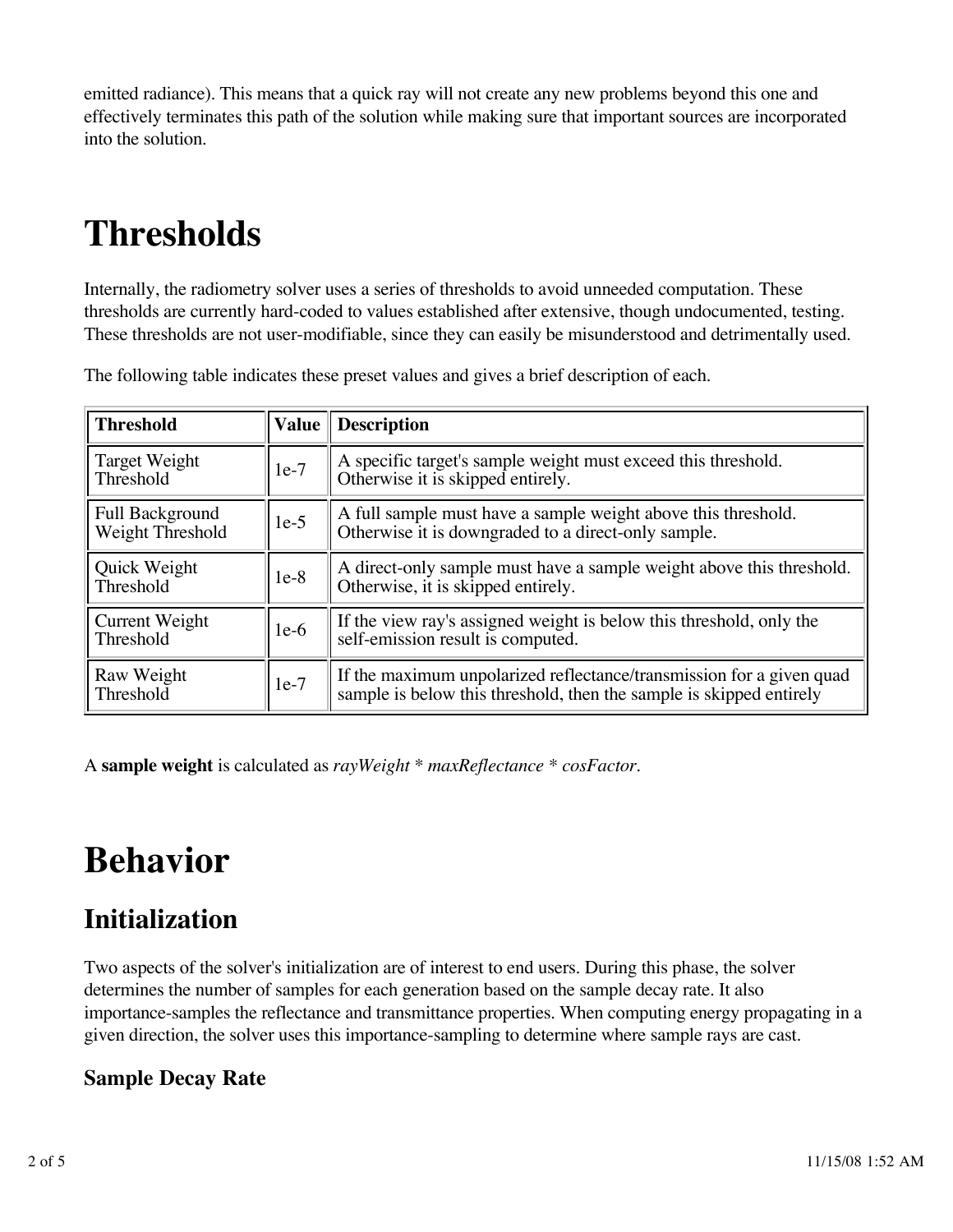The number of samples for each generation are calculated based on the decay rate:

$$
S(g)=\lceil \frac{S_{init}}{\gamma^g}\rceil
$$

Where  $S(g)$  is the sample count for generation *g*.  $S_{init}$  is the initial sample count.  $\gamma$  is the sample decay rate.

#### **Importance Sampling**

The importance sampling involves doing a brute-force reflectance/transmittance calculation for each quad location. For each quad, the average, unpolarized value determines the quad importance.

When the entire hemisphere has been sampled, a matrix factorization process is used to store a simplified form of the importance information. This factorization will be used at compute time to drive the sampling process.

### **Energy Propagation**

As mentioned in the overview, a multiple step sampling process is used to determine the energy propagating in a given direction. Note that the surface temperature is already known before the radiometry solver is called. (This temperature can be supplied via the geometry, the mapping mechanism, or using a built-in thermal model).

#### **Self-Emission Calculation**

If the surface temperature is greater than  $0 \mid K \mid$ , then self-emission is computed using the Planck Blackbody equation and the spectral emissivity. The Planck equation gives the exitance for an ideal self emitter. The emissivity is a ratio that relates this ideal self-emission to the actual self-emission of the surface.

Note that DIRSIG will derive the spectral emissivity from the reflectance property if necessary. (That is, if no emissivity property is supplied for the material). See the "DIRSIG4 Reflectance Properties" documentation for more details about this derivation.

#### **Specific Target Sampling**

The generic radiometry solver handles the Sun and Moon as "specific targets". These targets are always traced when they are above the horizon.

For each specific target, the center vector and associated solid angle is established. The solver will trace a single ray per target, choosing a random sample within that solid angle.

#### **Background Sampling**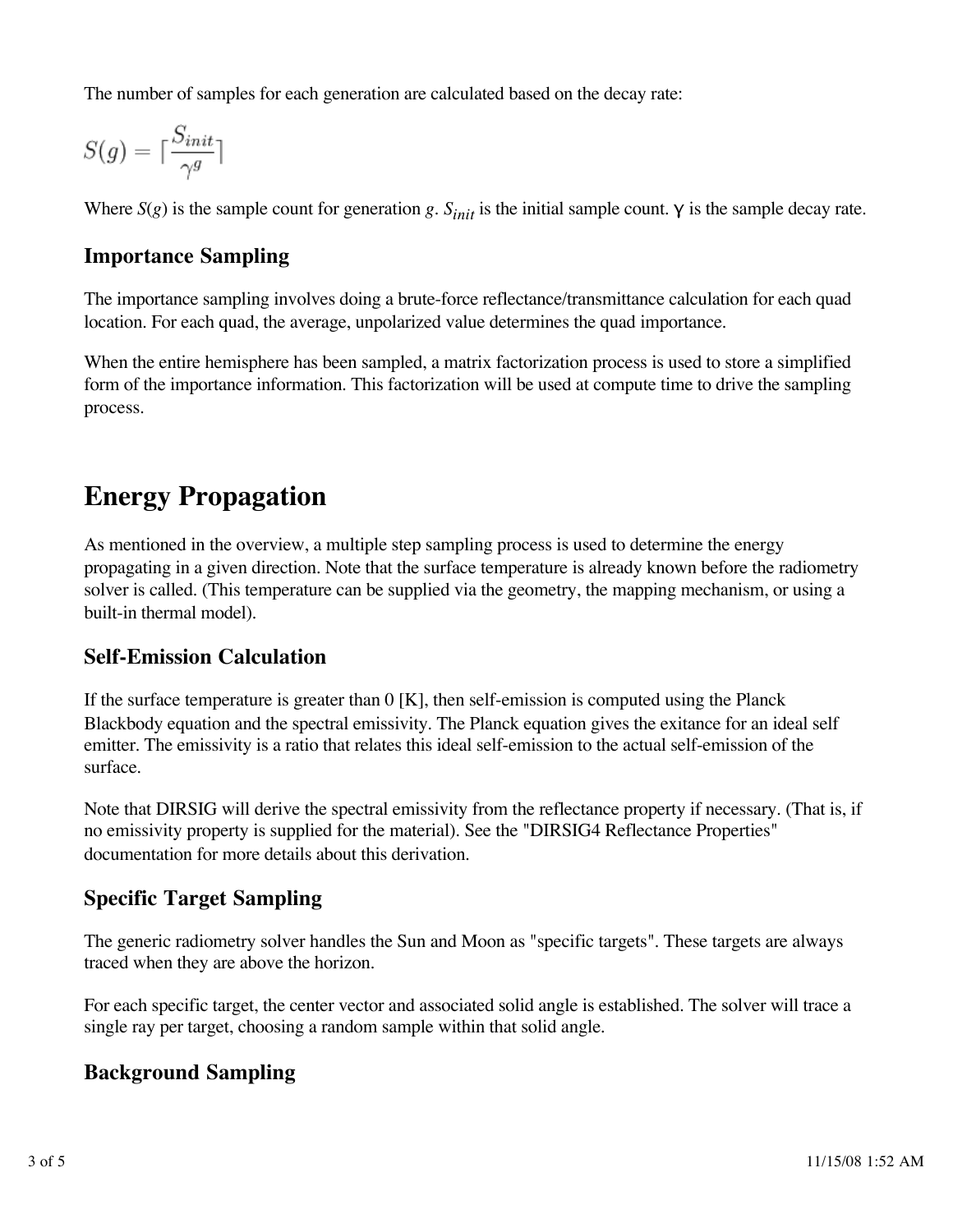As mentioned in the overview, the integration process uses a hemisphere subdivided using equally sized quads. There are two phases to this integration:

- 1. Determining how many and what types of samples to assign to each quad.
- 2. Generating the samples and computing each sample's radiance contribution.

Two types of samples can be assigned: *full* and *direct-only*. Both these samples repeat the ray tracing process. A sample ray is created with an incremented ray generation count. The surfaces and volumes intersecting the ray are geometrically determined. For direct-only samples, only the self-emitted radiance is included for each element. For full samples, each element uses its own radiometry solver to determine the path radiance contribution. (The recursive process halts when the maximum bounce count is reached).



For both full and direct-only samples, the reflectance property determines how much sampled energy is reflected towards the view ray. The emissivity property is used to derive reflectance if no reflectance property is available.

The number of full samples is determined by the initial sample count and the sample decay rate parameters. These full samples are distributed based on the reflectance importance sampling that occurred during the solver's initialization. More samples are assigned to quads associated with a higher reflectance towards the view direction.

The number of direct-only samples is determined by the minimum quad samples parameter. If the full sample count for a quad is below this threshold, the remaining balance is met using direct-only samples. The following gallery illustrates the distribution of samples. ("Important Samples" are the full samples,